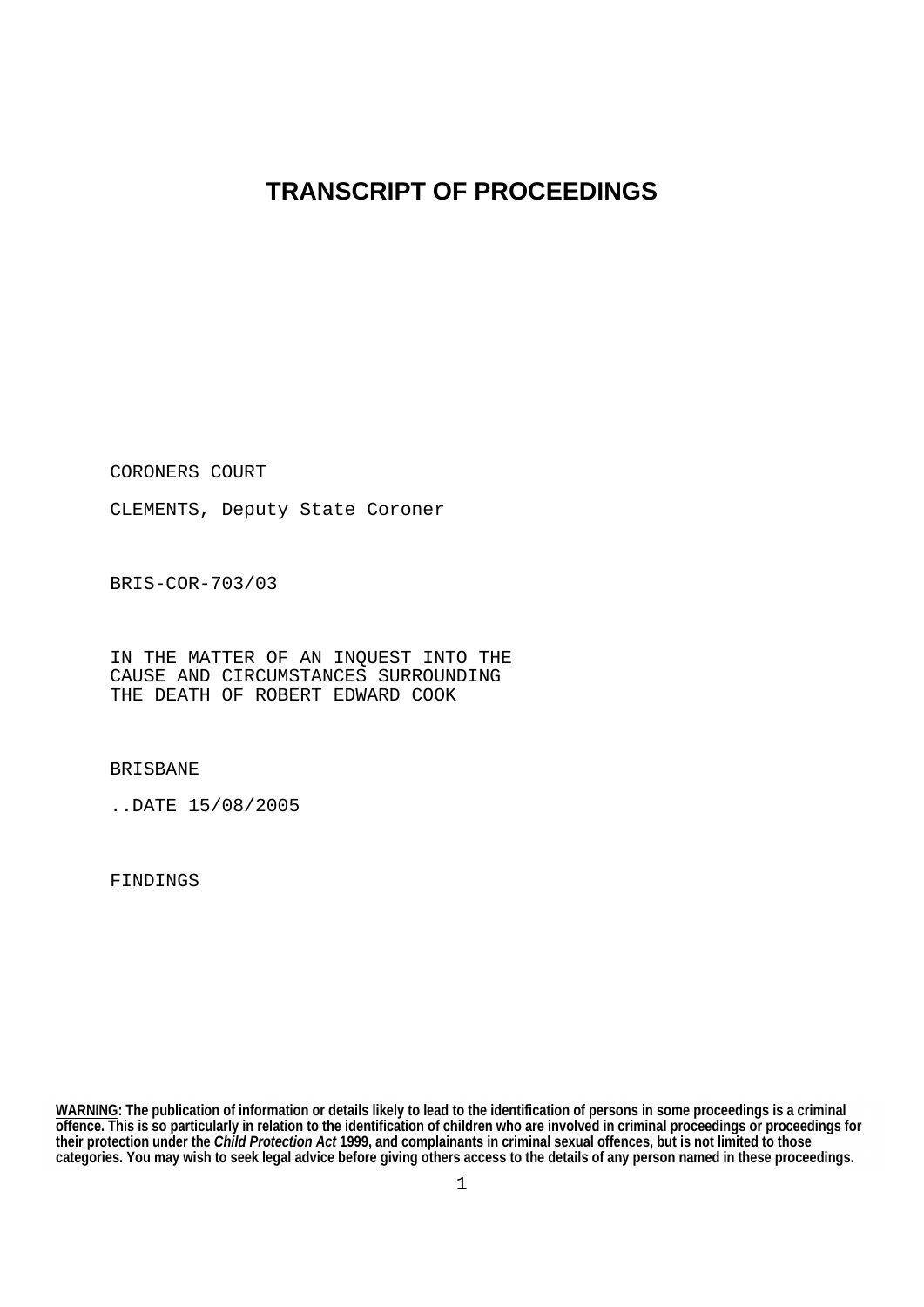15082005 D.1 T8/KS (MKY) M/T BRIS-26/0142 (Clements, D/State Coroner) D/STATE CORONER: Resuming the inquest into the death of Robert Edward Cook. The inquest is being held pursuant to the Coroners Act 2003. An accident occurred on the 12th of December 2003. I have heard the evidence of Julia Abbs who was driving behind Mr Cook heading south on Scarborough Road near the Southern Cross Catholic School at Scarborough. I have also heard the evidence of Tania Thorne, formerly Tania Sheriff, who was a pedestrian with a pram, walking north on the western footpath of Scarborough Road at the roundabout intersection with Griffith Road. And I have heard the evidence of Claire Gupta who was driving a Tarago motor vehicle in a westerly direction along Griffith Road approaching the roundabout intersection with Scarborough Road.

**40** The police Accident Investigation officer, Sergeant David Tulloch, investigated the accident and gave evidence at the inquest as well as providing his statement together with scale drawings and photos from the scene. As well as the oral evidence from the witnesses, I have documentary evidence which has been tendered to the inquest. This includes a statement from Mrs Cook, a letter and photographs from E S Deido, and the transcript from the record of interview tapes from Claire Gupta.

From all of this information I have determined that on the 12th of December 2003 at about 10 to 8 in the morning an accident occurred in the roundabout intersection of Scarborough and Griffith Road at Scarborough. The accident involved a Toyota Tarago motor vehicle, registered number

> 2 FINDINGS **60**

**30**

**50**

**20**

**10**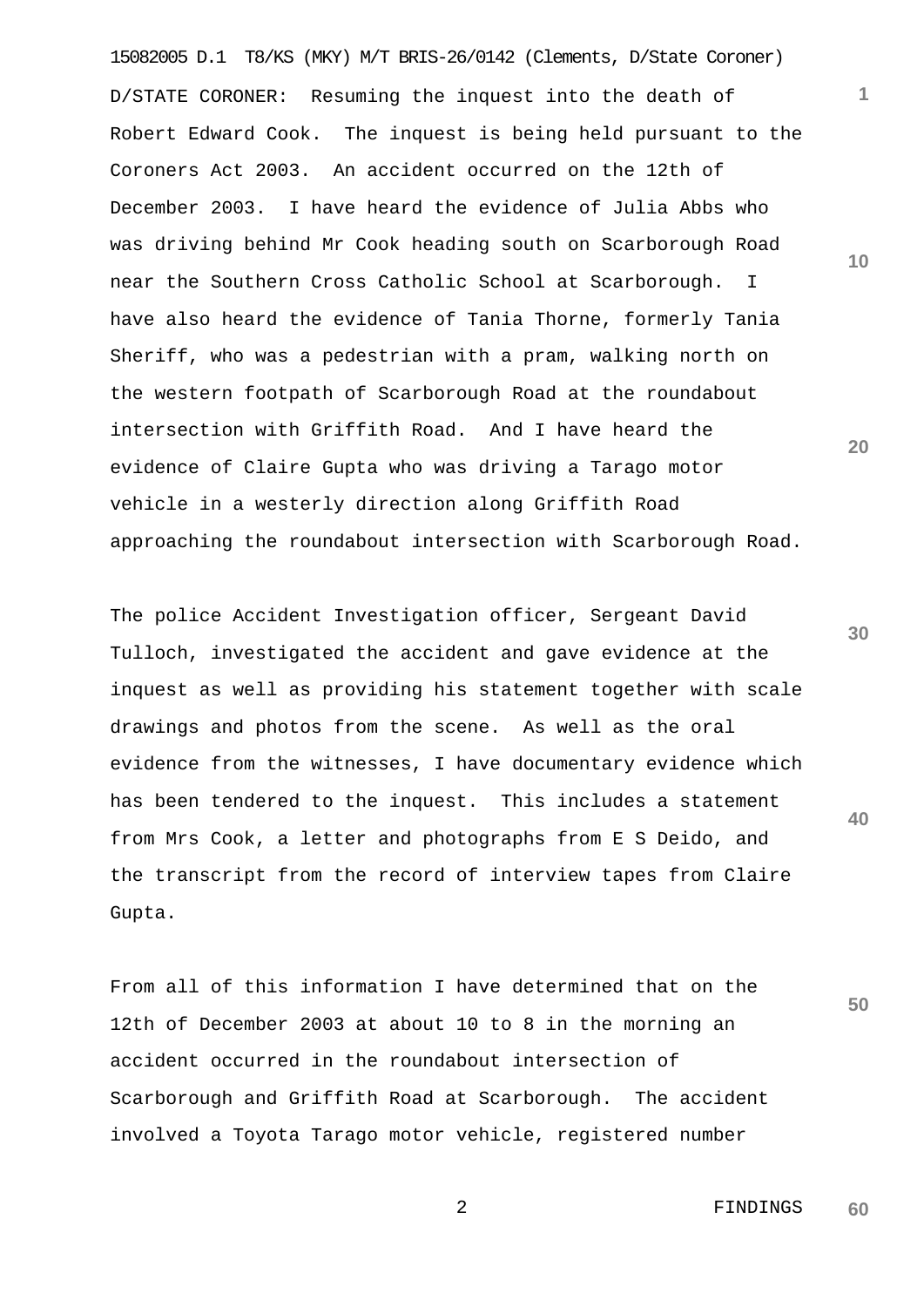15082005 D.1 T8/KS (MKY) M/T BRIS-26/0142 (Clements, D/State Coroner) 843.IAL driven by Claire Gupta, and a motorised Scorpio mountain bike driven by Robert Edward Cook. The weather was fine and sunny and the road surface was dry and in good condition.

Mr Cook was wearing a safety helmet prior to the accident but it became dislodged in the accident. I rely on the evidence of Mrs Abbs and Claire Gupta for this issue. There was no flag attached to the bike on that day. Mr Cook was proceeding downhill along Scarborough Road, approaching the roundabout intersection. As he approached the intersection he travelled over a crest and he increased his speed as he went downhill into the roundabout. He did not slow or stop as he entered the roundabout. I rely on the evidence of Mrs Abbs, together with the evidence from Sergeant Tulloch, to estimate Mr Cook's speed. I also have regard to information from Mrs Cook that the bike could travel at 30 to 35 kilometres per hour on the flat. I note Mrs Abbs' evidence that she was travelling at between 50 and 60 kilometres per hour and that Mr Cook was ahead of her. I note her evidence that he appeared to have moved further away from her car after she had crested the hill and she saw him travelling down the hill into the roundabout. I accept her evidence.

I also note Sergeant Tulloch's estimate of speed, that Mr Cook was travelling between 30 and 40 kilometres per hour based on:

1. The capability of the bike as indicated by the bike shop proprietor.

**20**

**1**

**10**

**30**

**40**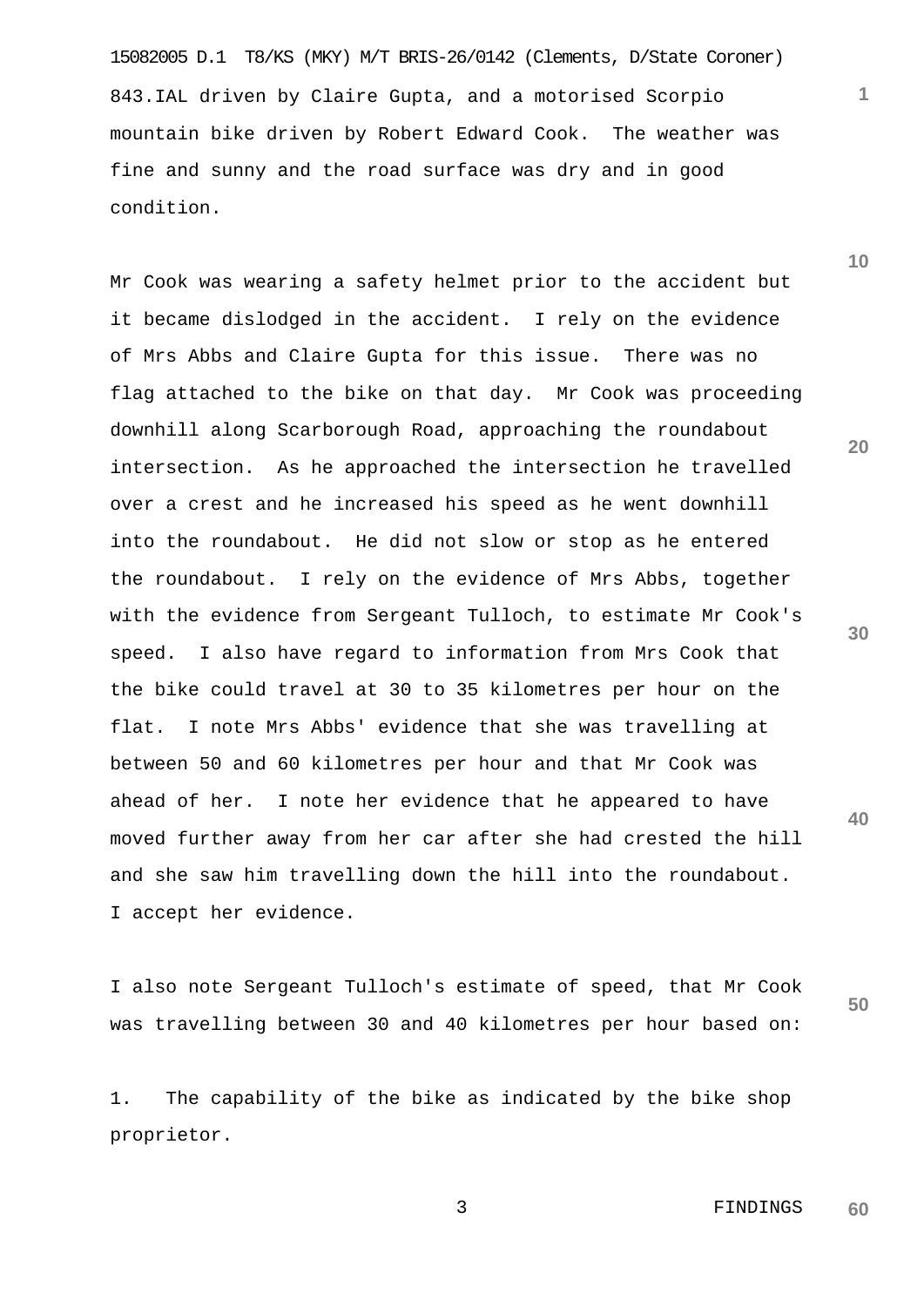2. The fact that the bike was new and in good condition.

3. The fact that Mr Cook was travelling downhill and was increasing in speed.

4. The positions of the Tarago and the bicycle after the accident.

I accept his evidence and accept the range of speed to be between 30 and 40 kilometres per hour.

Mrs Abbs says that Mr Cook was in the far left-hand turn-only lane but that his path through the roundabout indicated that he was travelling through the roundabout and not turning left. It would appear that Mr Cook was trying to straighten out the path of the roundabout by travelling in the left-hand lane as he entered the roundabout and then straight through which took him close to the centre edge of the roundabout in making a straight course through the intersection.

Mrs Abbs saw the collision. She said, "As you approach the intersection it is impossible to have a clear view to the left along Griffith Road. There are trees and shrubs as well as a large diameter power pole on the left hand corner." She suddenly saw a vehicle in the left-hand entry of the roundabout from Griffith Road. She says that she is unable to clearly say which vehicle entered the roundabout first because it happened very quickly. There was no evasive action,

**30**

**40**

**50**

**10**

**20**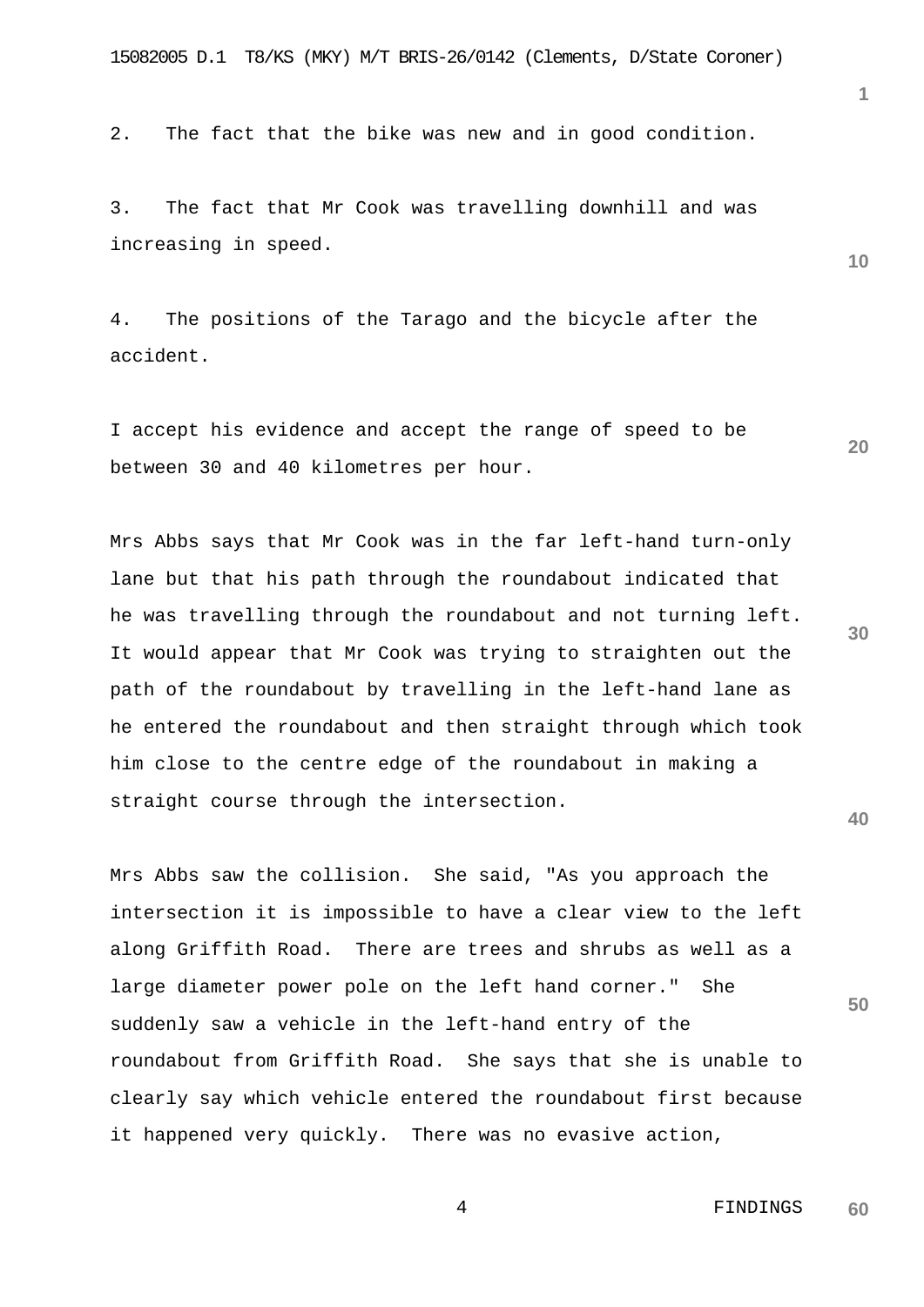15082005 D.1 T8/KS (MKY) M/T BRIS-26/0142 (Clements, D/State Coroner) **10** swerving or apparent braking by either vehicle. She said it was virtually impossible because it happened so fast. She thought her impression was that the bike had entered the roundabout a little fast. She said she saw the van at the dotted line at the entry of the roundabout and then proceeding through when the collision occurred. Most significantly she says the collision occurred at the right rear of the Toyota Tarago.

**20**

**1**

**30**

**40**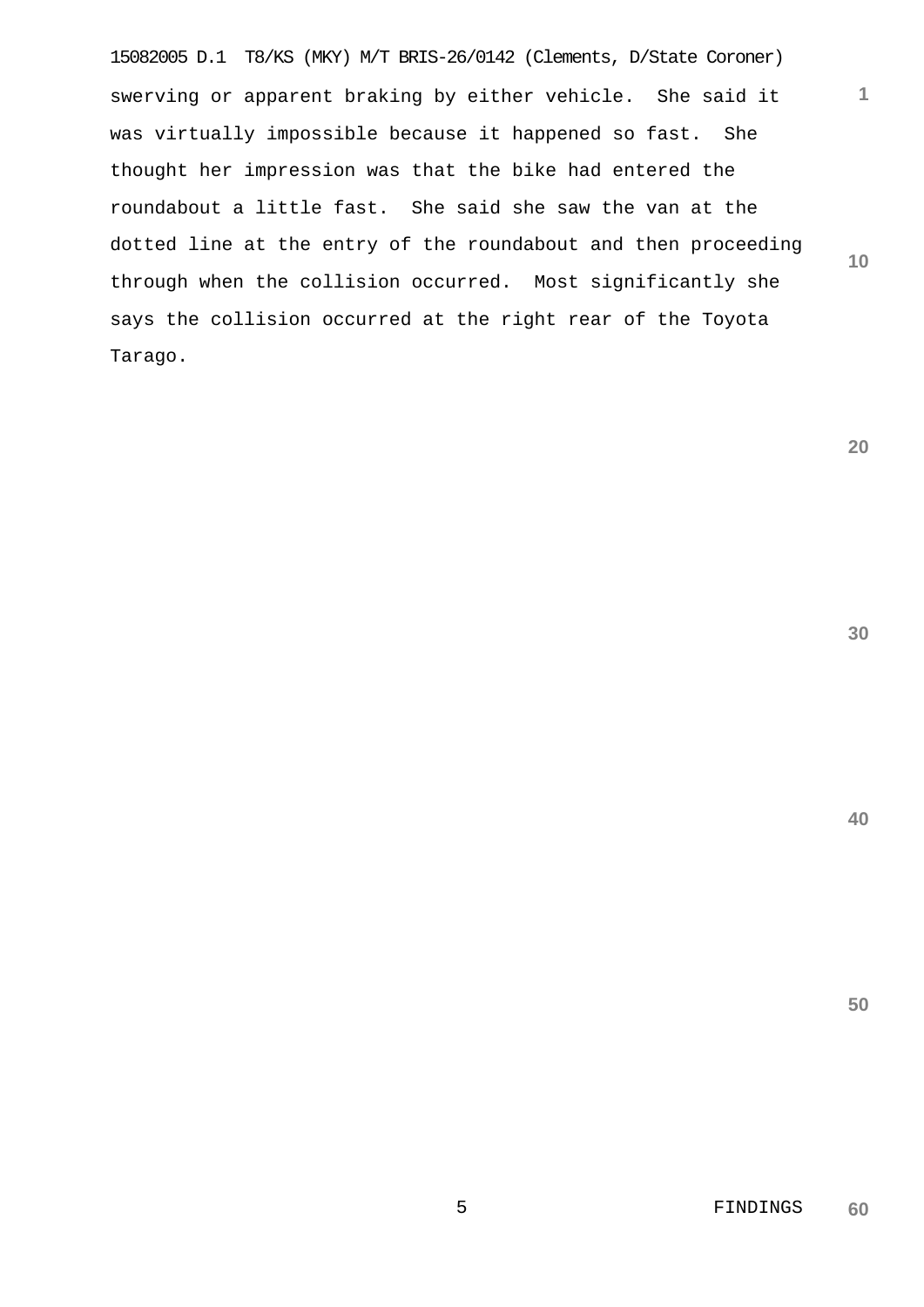15082005 D.1 T9/MM(MKY) M/T 26/142 (Clements, D/State Coroner) The other eyewitness, Mrs Thorne, did not really see that much of the accident. Her view was obscured by foliage on the round-about itself and she said she could only see the top of Mr Cook's head. She did not see either vehicle approach, she only saw Mr Cook for the first time when he was in the roundabout.

She could not tell the speed of either vehicle. She could not remember when she first saw the Toyota Tarago, nor did she see the actual collision. She says she did not hear any sounds of brakes.

Claire Gupta was the driver of the Tarago. She says, she stopped at the entry at the round-about and then entered to proceed through along Griffith Road.

**40** She did not see any vehicles, but she did see the pedestrian with the pram. She did not see the bicycle or Mr Cook at all until after the collision had occurred. She said she heard the sound of a collision with the right-hand rear of her vehicle and she stopped at the other side of the intersection and came back. She knew the intersection and drives through it daily. She was tested by police at the scene and her blood alcohol level was negative.

**50** I am satisfied from the evidence, particularly of Sergeant Tulloch, that neither Mr Cook or Claire Gupta was aware of the presence of the other until the accident occurred.

**30**

**1**

**10**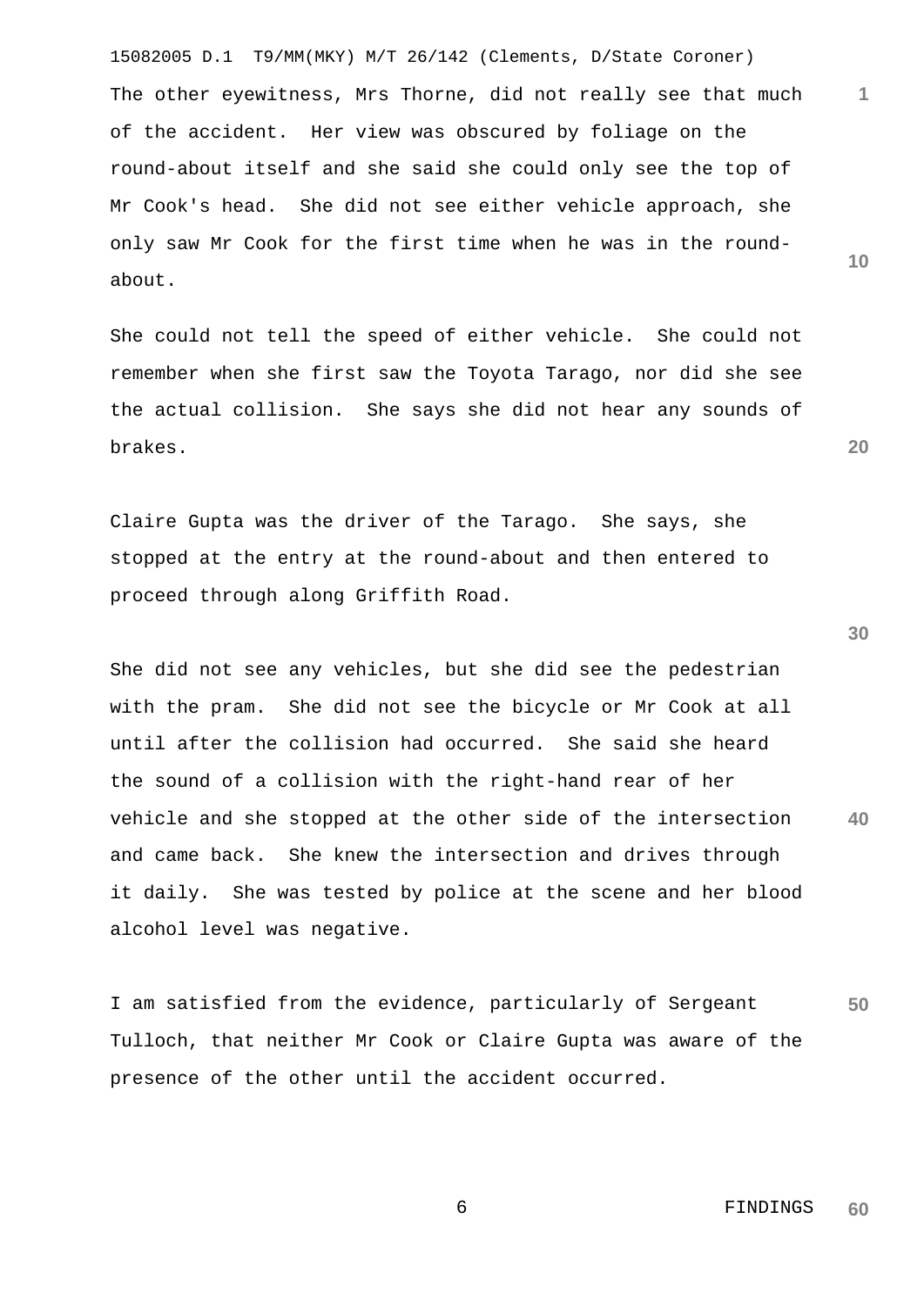15082005 D.1 T9/MM(MKY) M/T 26/142 (Clements, D/State Coroner) I am satisfied that there were particular contributory factors why this happened.

1. The fact that Mr Cook was in the far left-hand turn only lane but proceeding straight through the round-about.

2. The position of vegetation on the corner which obscures the approaches to the intersection. This requires drivers to slow, and or stop, to be able to clearly see. Vegetation also creates shadows which may have been a factor in making it difficult to see Mr Cook.

3. The position of the power pole to the left-hand side very close to the kerb as Mr Cook approached the intersection. This pole has a wide diameter and has the affect of creating a blind spot, particularly for anything like a bicycle with a narrow profile as it approaches down Scarborough Road.

4. The fact that Mr Cook did not slow his speed, possibly due to the added acceleration as he proceeded down the hill.

I note that after the evidence was closed, I received the Road Safety Audit and Risk Assessment Report from the Redcliffe City Council, so I now have that document. This will be Exhibit Number 21.

**50**

ADMITTED AND MARKED "EXHIBIT 21"

**30**

**40**

**1**

**10**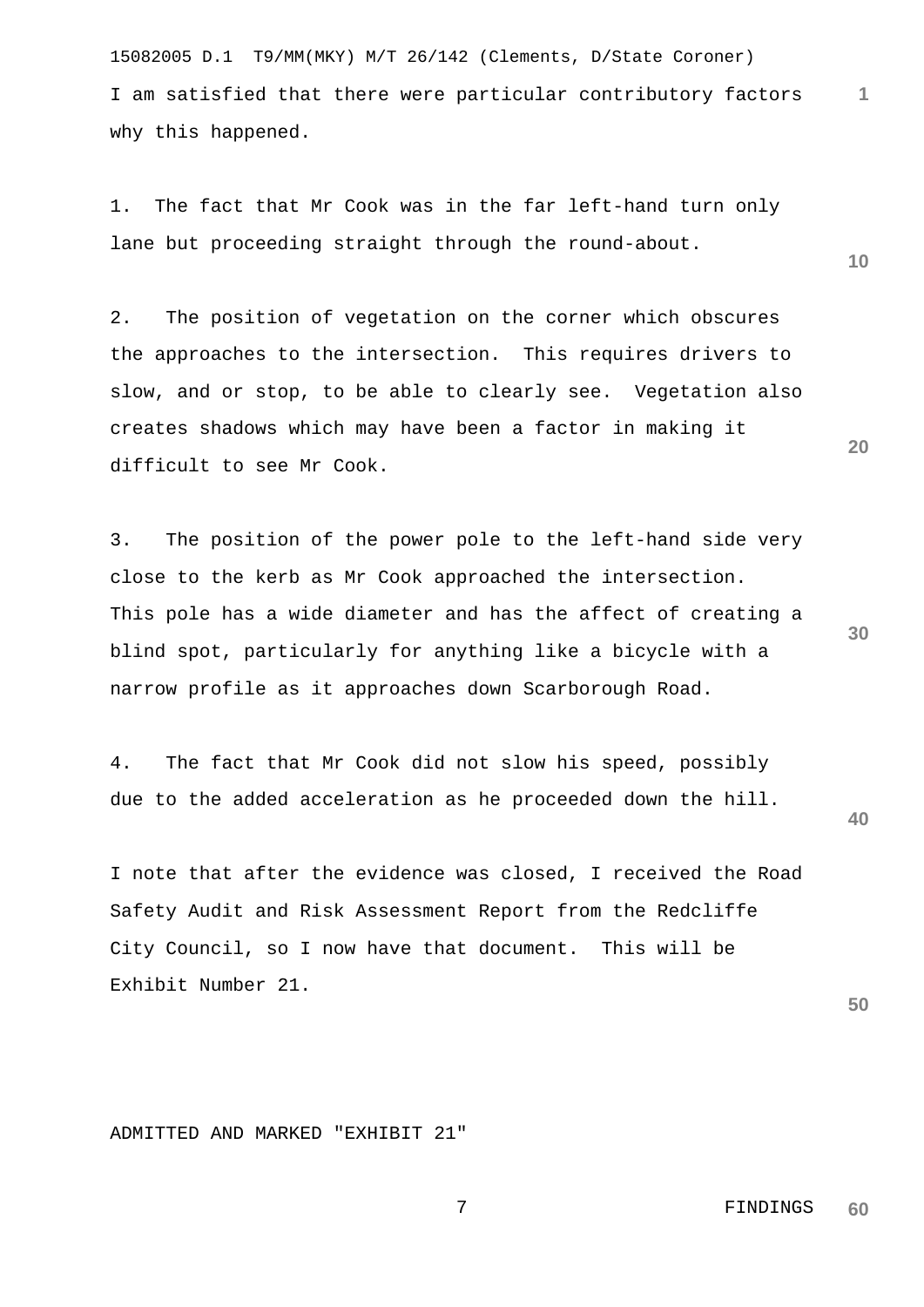I note in particular two suggested actions from that document. The first relates to line of sight to the approaches to the intersection. The council noted a large number of skid marks which might back up the problem of line of sight difficulty.

The report says, "The sight distance from Griffith Road is partially obscured by vegetation. The low height of signage might also impact on sight distance". The suggested remedy is to remove overhanging vegetation. The second suggestion was to reduce the entry lane approach to a single lane which presumably would force vehicles to slow down to negotiate the kerb rather than being able to straighten out the kerb.

The second issue raised by the audit, was the position of the power poles - not just one but several power poles - which were seen to be a danger if they were hit. The suggested remedy was to relocate, but also redesign to a single lane which could mean a greater distance to the pole from the road and thus reduce the physical hazard, as well as reduce the visual obstruction.

In accordance with section 46 of the Coroners Act, I commend the suggested remedies set out in paragraph 6.1.1 and 6.1.2 of the Audit Report. I support the council in considering these improvements and directing funds to make them happen, noting of course that the council must consider all other requests.

**30**

**40**

**50**

**20**

**10**